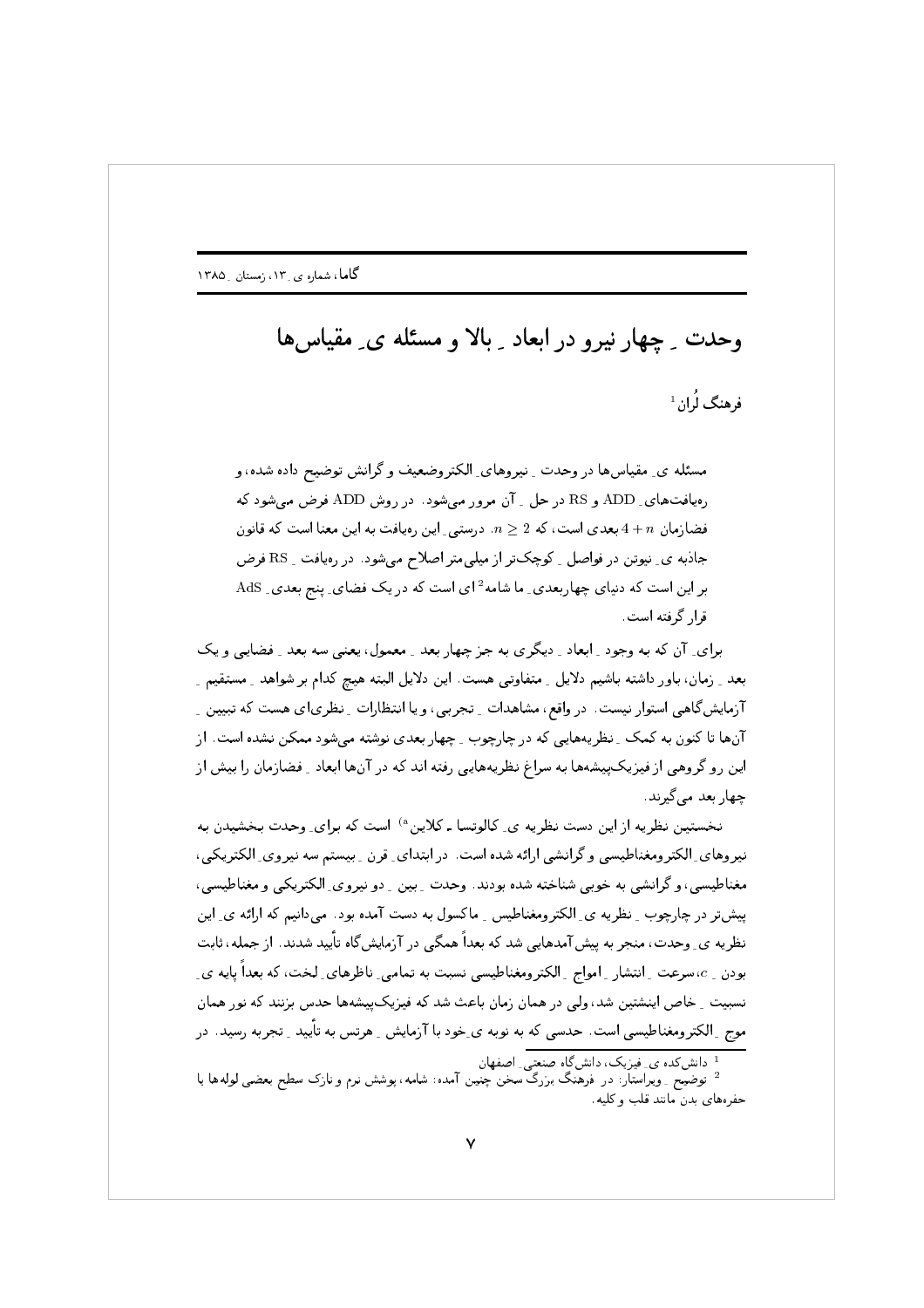

2@ # (S] & 2?& #G)- ? ال کې توب او د ا '@! #G)- -& - 52- - & - 52- tG - (- #G)- 0 2) Z! ۱۹۲۱ منتشر شد.

ے میں اس کی اس کے اس کے مسلم اس کے اس کے اس کے اس کے اس کے مسلم اس کے اس کے مسلم اس کا اس کا اس کا اس کا اس کا معادلات رئسبیت عام برای ِ درانش ِ رینج بعدی، معادلات رئسبیت رعام چهار بعدی و معادلات ِ ما نسول را یک جا به دست اورد. نظریه ی نسبیت عام مدلی است که اینشتین برای ِ توصیف ِ دینامیک ِ فضارُمان پیش نهاد کرد. این نظریه تا کنون از تمامی ِ ِ ارْمایش ها سربلند بیرون امده است  $\lceil 1 \rceil$ 

- 1972، 1982، 1982، 1982، 1982، 1982، 1982، 1982، 1982، 1982، 1982، 1982، 1982، 1982، 1982، 1982، 1982، 1982، 1 , q & 2?& FP F Oy). 2?& G!-4 ] > X 2 5 4 2@ & x Oy). 2?& F). -& @ 6 k H )f( # - ( ! محور \_ فضایی ٍ نظیر \_ پنجمین بعد ، به صورت \_ حلقه ای در امده است ، و این حلقه ان چنان ریز است له حرکت ِ درّات در راستا ی ِ آن محسوس نیست. شکل ِ ۱ را ببینید.

حالوتسا مقاله اش را برای ِ اینشتین \* ) فرستاد، چرا که در آن زمان نشریههای ِ علمی مقالات را انتها از دست ِ میزیک پیشهها ی ِ بنام می درفتند. متاسفانه اینشتین از ایدهی ِ دالوتسا خوشش نیامد و معاله ی ِ او را بیش از دو سال مسکوت کداشت. اشکال ِ اصلی ِ مدل کالوتسا در این بود که در ان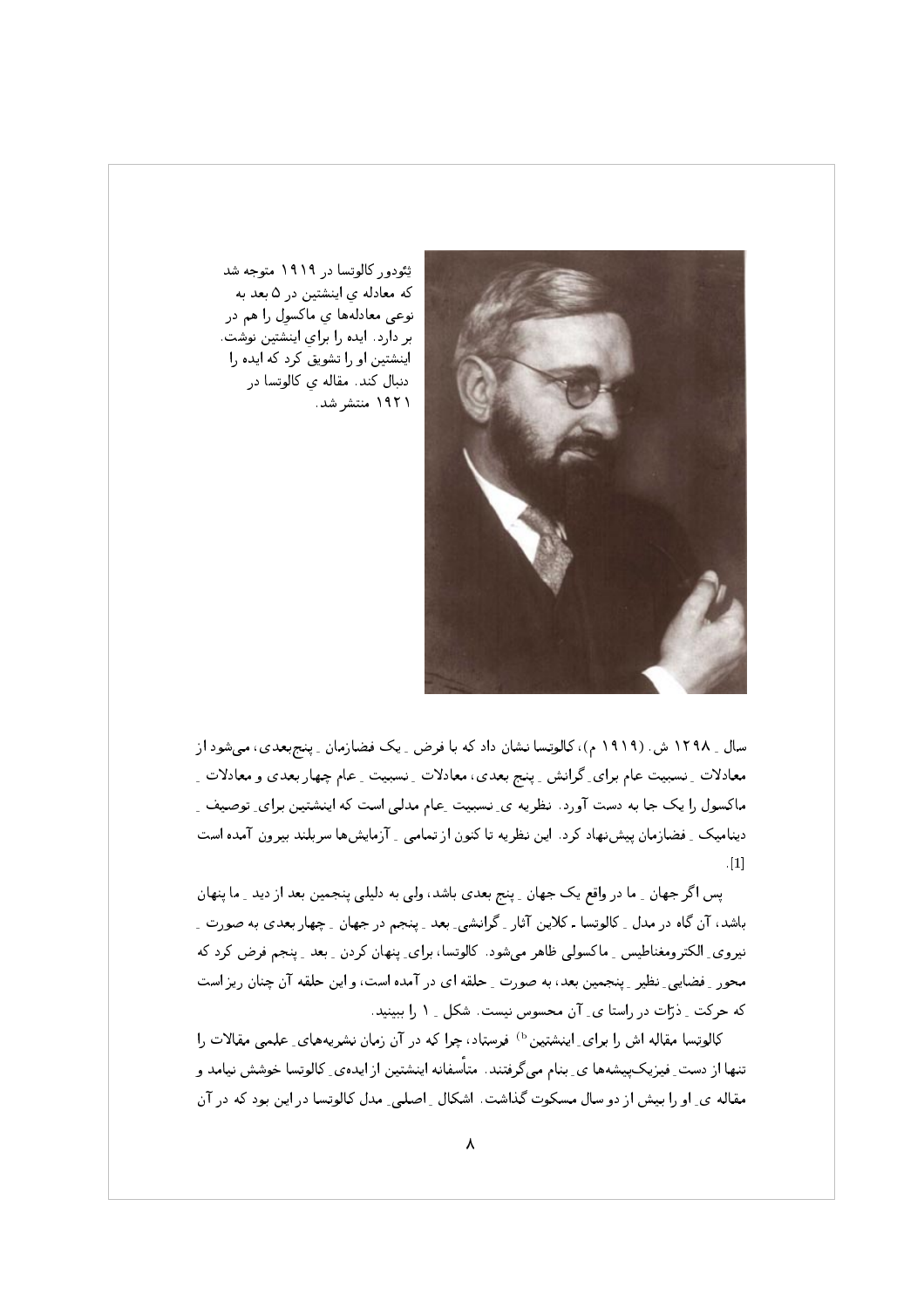

فرض می شد میدانها مستقل از پنجمین درجه ی ِ آزادی اند. فرضی که برای ِ درستی ِ آن دلیل ِ ِ قانع کننده ای در دست نبود . به هر حال اینشتین در سال ۱۳۰۰ ش متقاعد شد که مقاله را منتشر کند [2]. در سال ِ ۱۳۰۵ ش، کلاین نظریه ی ِ کالوتسا را کامل کرد. وی با کوانتمی کردن ِ نظریهی ِ کلاسیک ِ کالوتسا نشان داد که اگر شعاع ِ این حلقه از مرتبه ی ِ mm 32 cm باشد، آن گاه این نظریه با تجربه ی ِ روزمرهی ِ ما که در آن شاهد ِ مستقیمی از وجود ِ بعد ِ پنجم حاضر نیست میخواند، و اشکالی که اینشتین به آن وارد دانسته بود نیز برطرف میشد. میدانیم که در مکانیک ِ موجی تکانه ی ِ خطی در راستای ِ محور ِ پنجم تنها مقادیر ِ گسسته ی

$$
p_n = \frac{n \, h}{2 \, \pi \, R}, \qquad n = 1, 2, 3, \dots \tag{1}
$$

را اختیار می کند که در آن h ثابت ِ پلانک<sup>6)</sup> است. پس اگر فرض کنیم ہ $R \approx \ell_{\rm pl}$  که در آن طول پیلانک است، انرژی ِلازم برای ِنخستین برانگیختگی در راستای ِ محور ِ  $\ell_{\rm pl} = 10^{-32} \, {\rm cm}$ ینجم، چیز ی از مرتبه ی ِ انرژی ِ پلانک، ، $E_{\rm pl}$ ، خواهد بود که بسیار دور از دسترس است. در نتیجه از هر میدانی تنها مُد \_ صفرم \_ آن، که نظیر \_ 0 = n است، حضور خواهند داشت که تابعی از پنجمین بعد نیست. به همین صورت اگر کسی در فکر <sub>-</sub> آشکار کردن <sub>-</sub> بعد <sub>-</sub> پنجم از طریق آزمایشی مبتنی بر پراش <sub>-</sub> نور در خلاً باشد، باید از فوتونهایی استفاده کند که طول <sub>-</sub> موج <sub>-</sub> شان دست <sub>-</sub> بالا <sub>ات</sub>اً باشد. و از آن جا که انرژی ِ پلانک بسیار دور از دسترس است، شاهد ِ مستقیمی مبنی بر وجود ِ بعد ِ پنجم در کار نخواهد بود.

با کشف ۱ِ دو نیروی ِ بنیادی ِ دیگر، یعنی نیروهای ِ ضعیف و قوی ِ هستهای، در میانه ی ِ قرن ۱ بیستم، تلاش برای ِ وحدت بخشیدن به چهار نیرو با علاقه ی ِ روزافزونی دنبال شد. دو نیروی ِ الکترومغناطیسی و ضعیف ِ هستهای به سرعت وحدت یافتند. معلوم شد که در انرژی ای از مرتبه ی ین دو نیرو متحد میشوند، به این معنا که مثلاً با الکترونها یک جور برهمکنش  $E_{\rm EW}\approx 10^3~{\rm GeV}$ می کنند. این نظریه، که به نظریه ی ِ الکتروضعیف معروف است، در شتابِ(هندههایی که رسیدن به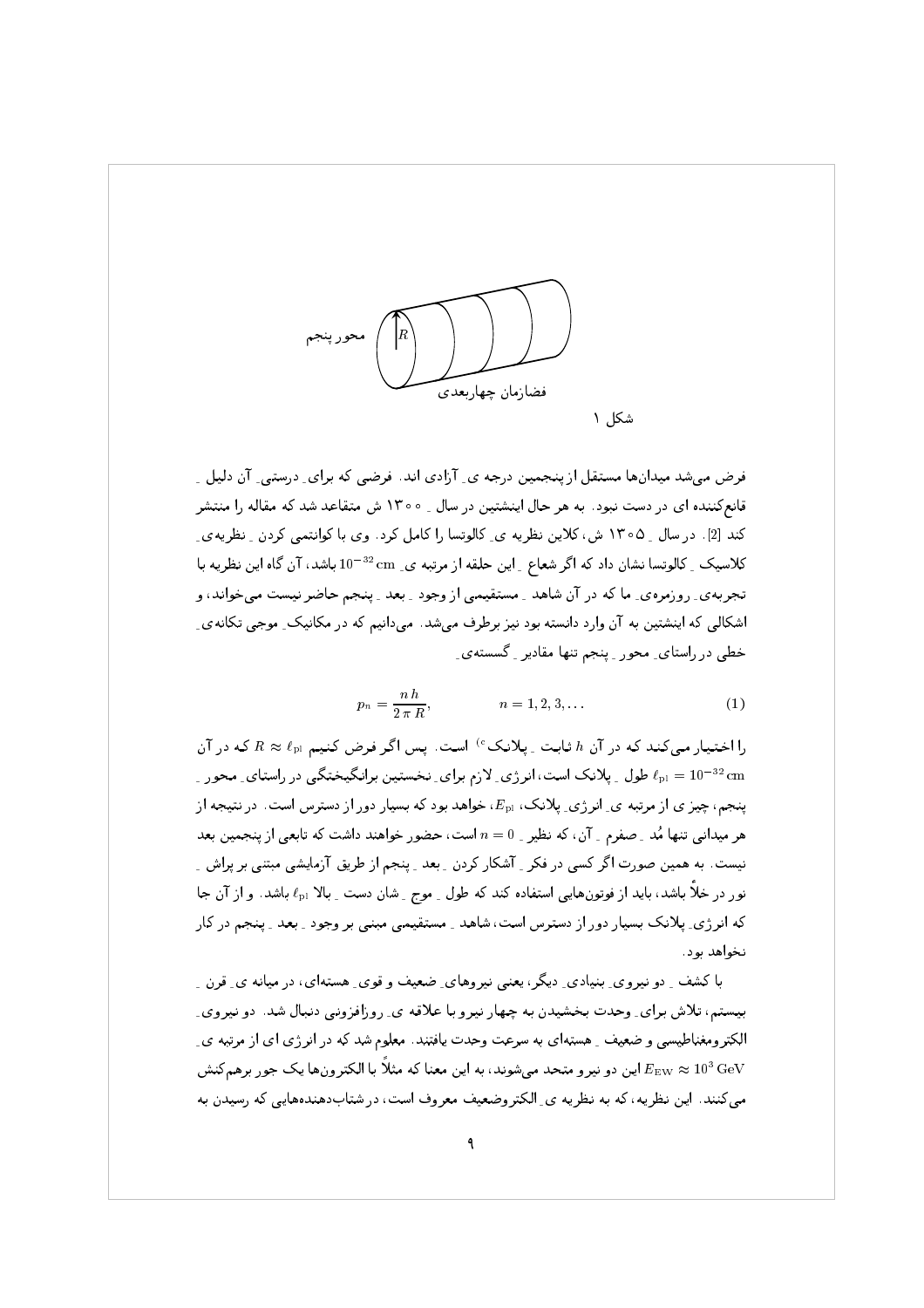انر ژی\_ E<sub>EW</sub> را میسر می کنند تأیید \_ تجربی شده است. پیش بینی ِ مدلهای ِ وحدت که وحدتبخشی په نيروهاي قوي هستهاي و الكتروضعيف را فرمول بندي مي كنند اين است كه اين نيروهاي بنيادي در انر ژی ، Egu $_{\rm T}\approx 10^{15}\,{\rm GeV}$  یکی می شوند . این انرژی اساساً از دست س په دور است. بزرگ ترین شتابدهندهای که در حال ِ ساخته شدن است، یعنی در «برخورددهنده ی ِ بزرگ ِ هادرونها»<sup>d</sup> یا به اختصار LHC، ما را تنها به انرژی ِ $E_{\rm GUT} \simeq 10^{-11} \, E_{\rm GUT}$  خواهد رساند. بدتر از آن انرژی ِ لازم برای ِ رسیدن به وحدت با گرانش است که در  $\rm{GeV}$   $E_{\rm pl} \approx 10^{19} \, \rm{GeV}$  میسر خواهد شد. این مشکل به مسئله ي مقياسها يا سلسله مراتب® معروف است. مسئله اين است كه E<sub>EW،</sub> يعني مقياس انرژی ای که در آن نیروهای الکترومغناطیسی و ضعیف یکی می شوند، 10<sup>12</sup> بار کوچک تر از انرژی ای است که در آن این دو نیرو با نیروی ِ قوی یکمی می شوند، و این خود 10<sup>4</sup> بار کوچکتر از انرژی ای است که این سه نیرو با گرانش یکی میشوند. هر نظریه ای که بخواهد هر چهار نیرو را یکی کند، باید بتواند این سلسله مراتب را توضیح دهد، و این یافتن یک نظریه ی ِ یگانه را بسیار مشکل کرده است.

البته این وضعیّت ِ بد مربوط به فضازمان ِ چهاربعدی است. افزودن ِ ابعاد ِ بیشتر، مثلاً به روش ِ کالوتسا ـ کلاین، وحدت ِ چهار نیرو را در مقیاس ِ انرژی ِ بسیار کمتر ی، و درست در همان حدودی که LHC در دسترس ِ ما قرار میدهد امکان پذیر میکند. یکی از این مدلها مدلی است که در [3] پیش نهاد شده است و به رهیافت ADD معروف است. در این مسئله با توجه به یافتههای ِ آزمایش گاهی نشان داده شده است که چگونه می شود با فرض ِ وجود ِ دست ِ کم دو بعد ِ اضافه، مسئله ی ِ سلسله مراتب را حل کرد. این مدل در کنار <sub>-</sub> زیباییها و تواناییهایی که دارد با چند اشکال ِ اساسی هم روبهرو است، که به یکی از آنها اشاره خواهیم کرد. اهمیت ِ این رهیافت، با وجود -ِ تمام ِ ایرادهایش، در گشودن ِ پنجره ای نو و به دست دادن ِ ایدههایی نو برای ِ حل ِ مسئله ی ِ وحدت است، که میشود آنها را صرف ِ نظر از درستی و نادرستی ِ خود ِ مدل، در LHC یا سایر ِ آزمایش گاههای ِ امروزی سنجید.

ارکانی حامد و همکارانش، بحث را با بررسی ِ اثر ِ وجود ِ ابعاد ِ بالاتر بر مقدار ِ ثابت ِ جهانی ِ گرانش آغاز میکنند. در بعد 1 $n\neq 4$ ، قانون 1 جهانی ـ گرانش با رابطه ی ـ زیر داده می شود.

$$
F(r) = \frac{G_{4+n} m_1 m_2}{r^{n+2}}.
$$
\n(2)

در این جا  $G_{4+n}$  ثابت ِ جهانی ِ گرانش در  $n+1$  بعد است. اگر  $n$  بعد ِ این فضا مثل ِ بعد ِ پنجم در مدل \_ کالوتسا ـ کلاین بسته باشد، آن گاه برای ِ دو دُرّه که به اندازه ی ِ کافی از هم دور هستند قانون ِ نیرو به صورت ِ زیر در می آید:

$$
F(r) = \frac{G_{4+n} \, m_1 \, m_2}{R^n \, r^2} \qquad r \gg R,\tag{3}
$$

که در آن  $R$  شعاع ِ استوانه در هندسه ی ِ کالوتسا ـ کلاین است. برا ی ِ آن که ببینیم این رابطه را چه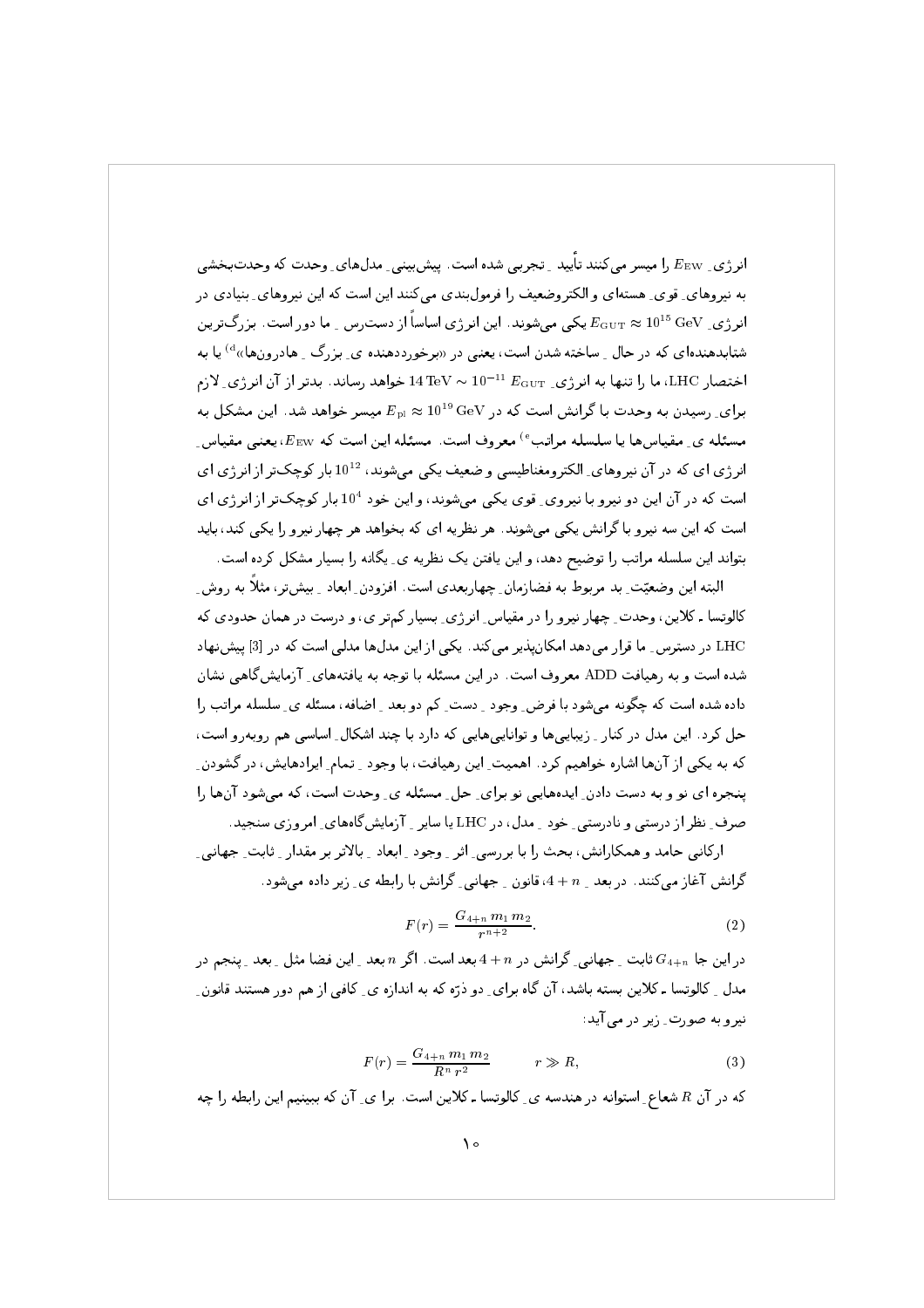نیما ارکانی حامد، استاد ِ دانشگاه ِ هاروارد.



طور می شود از رابطه ی ِ (2) به دست آورد، کافی است به شباهت ِ قانون ِ گرانش ِ نیوتن و قانون ِ کولُن<sup>۴)</sup> توجه کنیم. در یک فضای ِ n +4 بعدی، شارِ میدان ِ الکتریکی ِ یک بار ِ q که از سطح ِ کره ای به شعاع ِ r و به مرکز بار میگذرد متناسب است با سطح ِ این کره، و سطح ِ کره با  $r^{2+n}$  متناسب است. در هندسه ی ِ ریمانی، این رابطه برا ی ِ r های ِ بسیار کوچک درست است. اگر n بعد از این فضا مثل ِ چنبره ای به شعاع ِ R باشد، خطها ی ِ شار ِ میدان ِ الکتریکی در راستا ی ِ چنبره محبوس میشود. این شار با مساحت ِ چنبره، یعنی  $R^n$  متناسب است. شار ِ میدان ِ الکتریکی که در سه بعد ِ فضایی، از کره ای به شعاع ِ  $R\gg r\gg r$  می گذرد با  $r^2$  متناسب است. پس کل ِ شار با  $r^2\,R^n$  متناسب است. از این جا رابطه ی ِ (3) به سادگی نتیجه میشود.

به این ترتیب G، ثابت ِ جهانبی ِ گرانش در فضازمان ِ چهاربعدی، یک کمیّت ِ بنیادی نیست، و مقدارش به ثابت ِ بنیادی ِ  $G_{4+n}$  و هندسه ی ِ فضازمان (یعنی به  $R$  و  $n$ ) بستگی دارد، به این نحو

$$
G = \frac{G_{4+n}}{R^n}.\tag{4}
$$

 $n$  از این رو مقیاس ِگرانش در چهار بعد، یعنی  $E_{\rm pl}$  هم، تابعی از مقیاس ِ بنیادی ِ  $E_{\rm pl,\,(4+n)}$  و  $R$  و  $R$ است .

$$
(E_{\rm pl})^2 = \frac{R^n}{(h\,c)^n} \left( E_{\rm pl, (4+n)} \right)^{2+n} . \tag{5}
$$

در این جا h ثابت ِ پلانک و c سرعت ِ نور است. این رابطه با تحلیل ِ ابعادی هم به سادگی به دست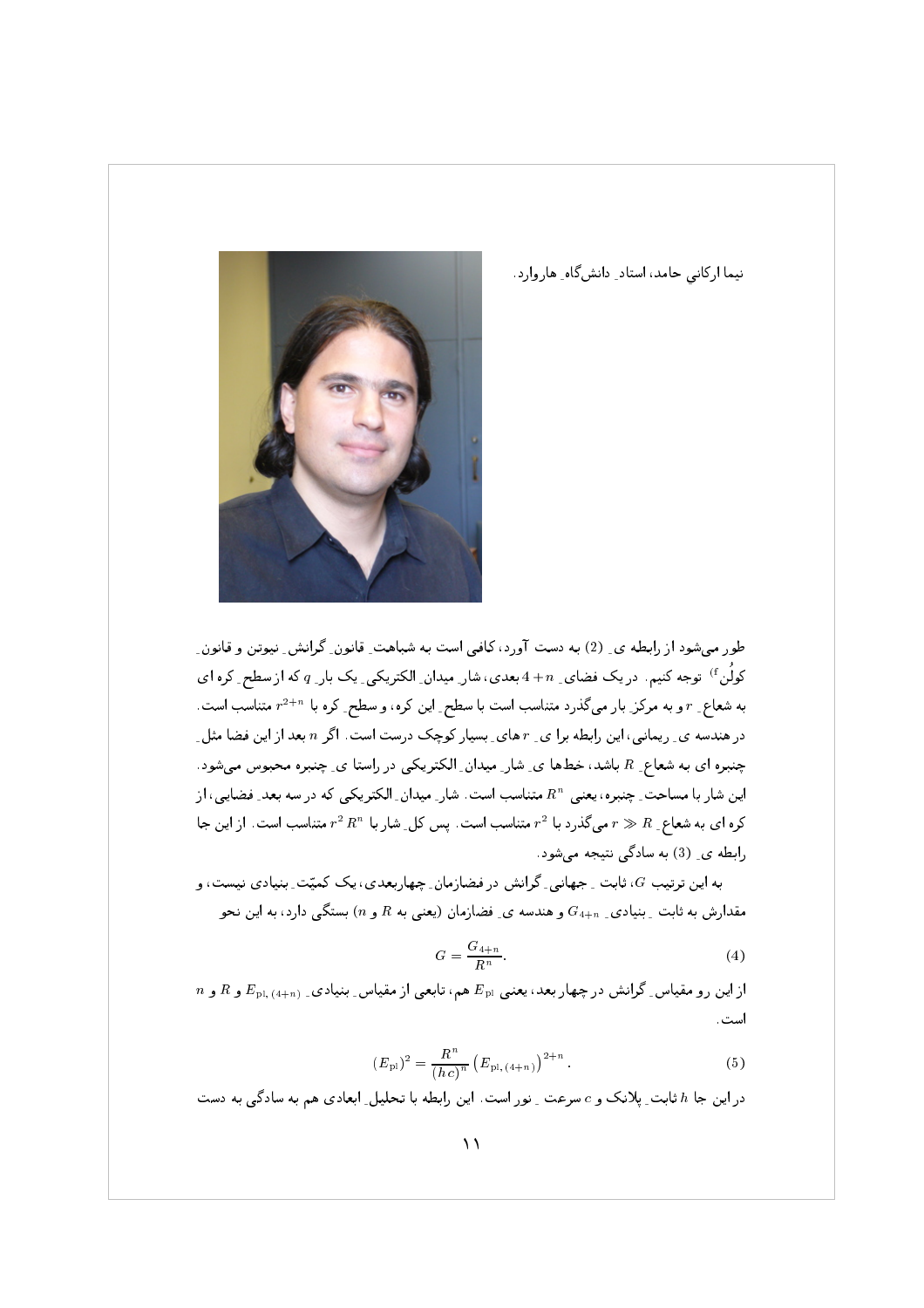



میآید. یادآوری میکنم که طبق تعریف،  $E_{\rm pl}$  یک تکجملهای بر حسب ِ  $h$  و c و G است که بعد ِ  $4+n$  انرژی داشته باشد. در  $4+n$ بعد

$$
\left(E_{\mathrm{pl},\,(4+n)}\right)^{2+n} = \frac{h^{n+1}c^{5+n}}{G_{4+n}}.\tag{6}
$$

، مسئله ی ِ مقیاسها به این صورت برطرف می شود که فرض کنیم انرژی ِ مقیاس ِ گرانشی،  $E_{\rm pl,\,(4+n)}$ ، که انرژی ِ وحدت ِ نیروی ِ گرانش با سایر ِ نیروها در نظریه ی ِ بنیادی ِ  $n+4$ بعدی است، از مرتبه ی ِ مقياس وحدت الكتروضعيف است، يعني

$$
E_{\rm pl, (4+n)} \approx E_{\rm EW} \approx 1 \,\text{TeV}.\tag{7}
$$

در نتیجه، برای ِ آن که این فرض با GeV و  $E_{\rm pl} \approx 10^{19} \, {\rm GeV}$  بخواند؛ یعنی با مقدار ی که با سنجیدن ِ  $h$  و  $c$  و در آزمایشهای ِ اساساً چهاربعدی مان به دست آورده ایم؛ باید فرض کنیم که  $G$ 

$$
R \approx 10^{\frac{30}{n} - 19} \,\mathrm{m}.\tag{8}
$$

اگر همان طور که در پیشنهاد ِ کالوتسا ـ کلاین مطرح شده بود، فرض کنیم تنها یک بعد ِ اضافه وجود دارد، یعنی  $1-1$  آن گاه $10^{11} \ {\rm m} \approx 10^{11}$  میشود که تقریباً برابر است با یک واحد ِ نجومی . معنی ِ این حرف این است که انحراف از قانون ِ عکسِمجِذُورِی ِ گرانش، در فواصلی به اندازه ی ِ منظومه ی ِ  $n=2$  شمسی قابل ِ اندازهگیری است. این نتیجه به وضوح با تجربه نمیخواند. پیشنهاد ِ بعدی  $n=2$ است، که می گوید nm یا R ≈ 1 است. این با نتایج ِ آزمایشگاهی میخواند، چرا که درستی ِ قانون ِ عکسمجذوری ِ گرانش تنها در فاصلههایی از مرتبه یِ چند سانتیمتر سنجیده شده است.

همان طور که دیدیم، در رهیافت ِ ADD با فرض ِ وجود ِ دو بعد ِ اضافه، مسئله ی ِ مقیاسها حل می شود. اما این مدل به نوبه ی ِ خود صورت ِ دیگری از مسئله ی ِ مقیاسها را به وجود می آورد. در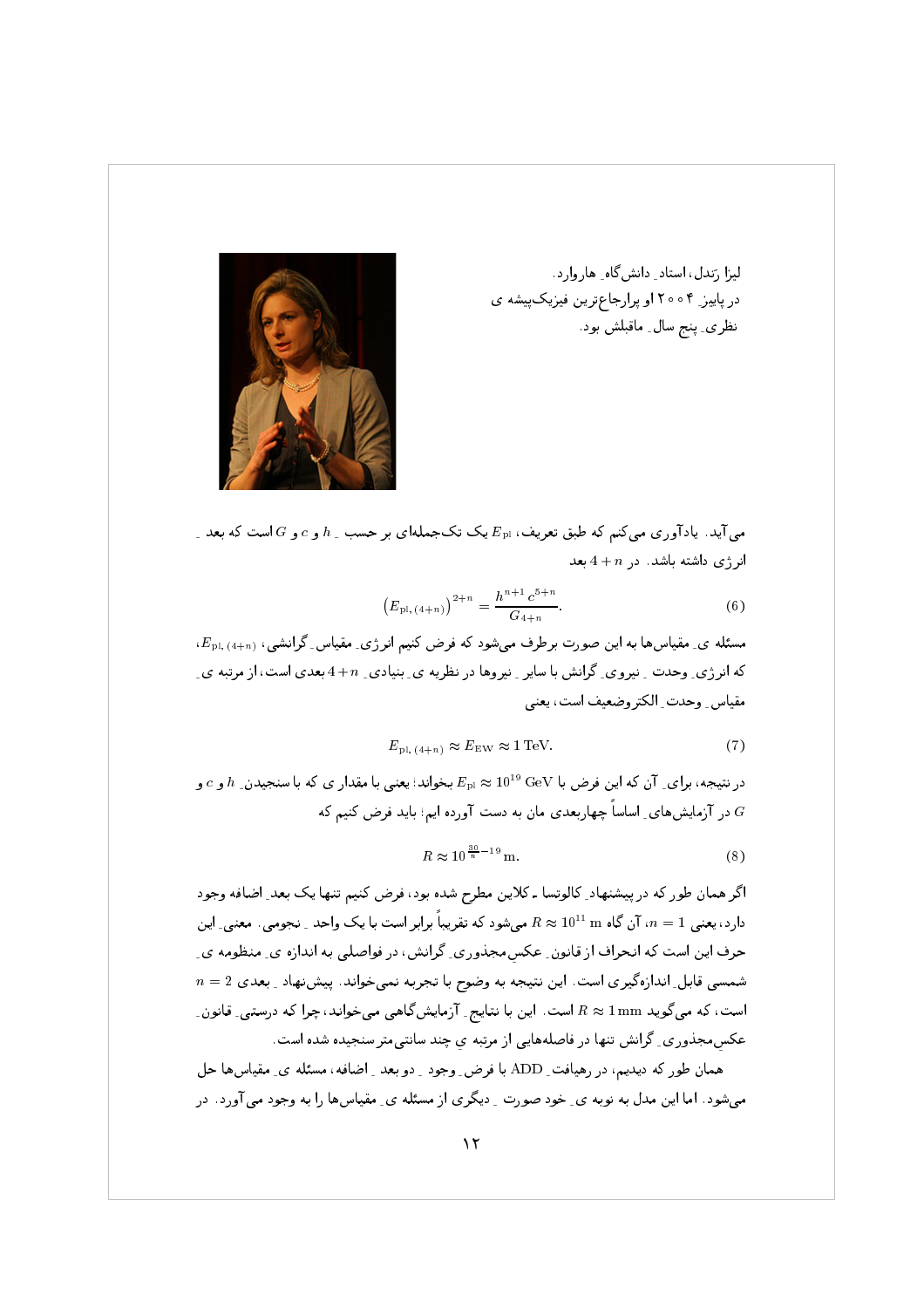واقع ہ $R\approx 1\,\mathrm{mm}$  مقیاسی از انرژی معرفی میکند که آن هم خود  $10^{16}$  بار کوچک تر از  $E_{\mathrm{EW}}$  است. اندکی بعد از این داستان، رَندل<sup>8)</sup> و ساندرام<sup>۱</sup>ا پیشنهاد ِ دیگر ی کردند که اشکال ِ بالا به آن وارد نبود . آنها فرض کردند که جهان <sub>-</sub> ما یک دنیای ِ پنج<sub>ا</sub>بعدی ِ پاددِسیته <sup>i)</sup> (AdS) با تقارن ِ 2<sub>2</sub> باشد. فضای ِ AdS یک حل از معادله ی ِ اینشتین است با چگالی ِ انرژی ِ صفر و ثابت ِ کیهانشناختی ِ منفی ِ. در مدل ِ اول ِ رَندل ـ ساندرام [4] كه به مدل ِ RS1 معروف است، متريك ِ فضاى ِ AdS با

$$
ds^{2} = e^{-2 k R \phi} \eta_{\mu\nu} dx^{\mu} dx^{\nu} + R^{2} d\phi^{2}
$$
 (9)

داده می شود که در آن ۶۰ ها چهار مختصه ی فضازمان چهار بعدی اند و ۴۵٫۰ متریک مینکفسکی است. بعد 1 ینجم یک $S^2/Z_2$  است که با $\phi \leq \phi \leq 0 \,$  مختصهبندی شده است (تقارن 1  $Z_2$  در این مدل این همانی تحت ِ $\phi \to -\phi$  است).  $R$  شعاع ِ  $S^1$  است.  $k$  هم از مرتبه ی ِ عکس ِ طول ِ یلانک است. در عمل میشود 51/22 را یک پارهخط به طول ِ  $\pi\,R$  گرفت. میشود دید که فضای ِ AdS/Z2 حل معادلهی ِ اینشتین در پنج بعد است که در آن دو انتهای ِ این پارهخط نظیر ِ دو شامهی ِ چهاربعدی ِ تخت اند؛ یکی با تنش ِ مثبت و دیگری با تنش ِ منفی . تنش همان جملهی ِ کیهانشناختی روی ِ شامه است. مقدار ِ اين تنش١ها بر حسبِ مقدارِ ِ ثابت ِ كيهانِشناختي ِ فضاي ِ پنجِبعدي، و از شرط ِ سازگاری ِ تقارن ِ 2 $z$ ، یعنی تقارن تحت ِ  $\phi \to -\phi$  به دست می آید. در مدل ِ RS1، شامهای که تنش ِ آن منفی است نظیر \_ جهان \_ چهاربعدی ِ ما است. این انتخاب به این علت است که انرژی ِ پلانک، به عنوان ِ ثابت ِ جفتشدگی در نظریه ی ِ مؤثر ِ گرانش روی ِ پادشامه، بر حسب ِ کمیّت ِ . $E_{\rm pl}$ . بنیادی (  $E_{\rm pl. (5-}$ ، با رابطه ی زیر داده می شود

$$
E_{\rm pl}^2 = \frac{E_{\rm pl,\,(5)}^3}{k} \left(1 - e^{-2 \, k \, R \, \pi} \right). \tag{10}
$$

می بینیم که در حد ِ k R بزرگ  $E_{\rm pl,\,(5)}\thickapprox E_{\rm pl,\,(5)}\thickapprox E_{\rm pl}$  است. یادآوری می کنم که از ابتدا فرض کردیم ، $m$ ، نظیر ِ جرم ِ بنیادی ِ m، از سوی ِ دیگر روی ِ یادشامه، مقدار ِ جرم ِ فیزیکی ِ m، نظیر ِ جرم ِ بنیادی ِ  $\hbar\,c\,k\approx E_{\rm pl}$ با این رابطه داده می شود:

$$
m = e^{-k R \pi} m_0. \tag{11}
$$

یس کافی است 1015  $e^{k\,R\,\pi} \approx e^{k\,R\,\pi}$  باشد تا مقیاس ِالکتروضعیف باشد. ( $m\,c^2 \approx E_{\rm pl,\,(5)} \approx 10^{19}\,{\rm GeV}$  باشد. ( $m\,c^2 \approx 1\,{\rm TeV}$  باشد ( $m\,c^2 \approx 1\,{\rm TeV}$ یعنی با فرض ِ  $\ell_{\rm pl}$  50 ہےشود در نظریه ی ِ بنیادی ِ پنج بعدی، مقیاس ِ الکتروضعیف و گرانش را تقریباً برابر گرفت. به این ترتیب مسئله ی ِ مقیاسها حل میشود. همان طور که می بینید  $R$  چندان از . بزرگتر نیست، و در نتیجه مسئله ی ِ مقیاسها دوباره تکرار نمی شود  $\ell_{\rm pl}$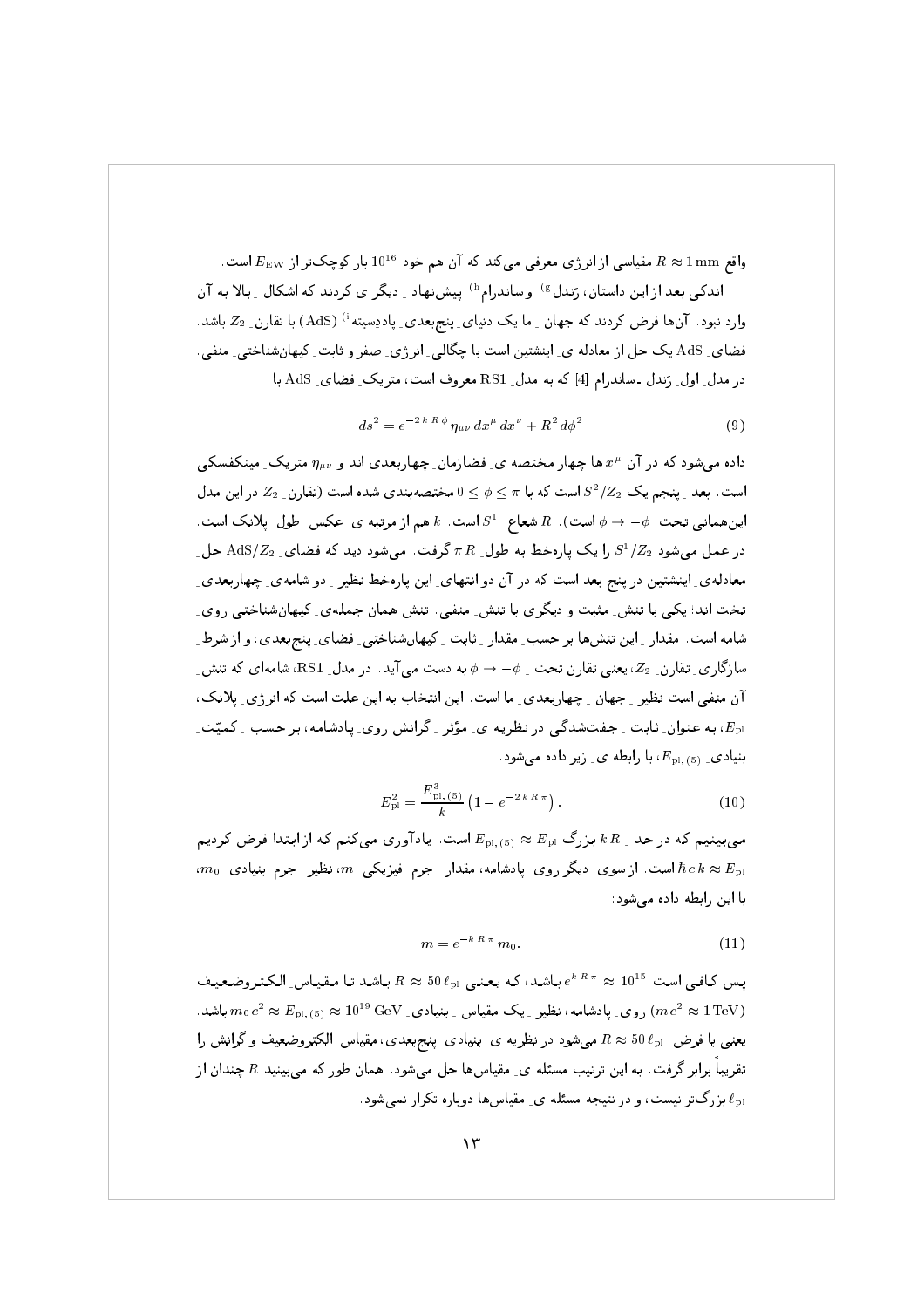

مدل ِ RS1 در کنار ِ این موفقیت ِ چشمگیرش، چند اشکال دارد که به یکی از آنها اشاره میکنم. همان طور که پیشتر گفتم، برای ِ آن که پیکربندی ِ مفروض برای ِ شامهها میسر باشد، جمله ی ِ کیهانشناختی روی ِ شامهها باید صرف ِ نظر از یک علامت ِ ±، دقیقاً مساوی ِ ثابت ِ کیهانشناختی در فضاي ِ AdS باشد. چرايي ِ وجود ِ چنين «تنظيم ِ دقيقي» چندان قابل ِ توضيح نيست.

نکتهای که در مدل RS1 به آن پرداخته نشده است سازگاری ِ مدل با قانون ِ عکس مجذوری ِ گرانش است، که همان طور که پیشتر گفته شد دلیل ِ محکمی بر چهاربعدی بودن ِ دنیای ِ ما است. رَندل و ساندرام در مقاله ی ِ بعدی شان [5] به این موضوع پرداختند، و نشان دادند که حتبی اگر بعد ِ ینجم بی|ندازه هم گسترده باشد، باز قانون ِ گرانش با دقت ِ خوبی همان قانون ِ عکسمجذوری است. این رهیافت به مدل \_ RS2 معروف است، و همان طور که تشخیص خواهید داد تنها به مسئله ی ِ گرانش میپردازد، و موضوع <sub>-</sub> آن مسئله ی ِ مقیاسها نیست.

در مدل \_ RS2، ما روي ِ شامه اي زندگي ميكنيم كه تنش \_ آن مثبت است، و شامه ي ِ ديگر در دوردست، نظیر ِ $\in R \to R$  است. در این مدل می شود نشان داد که میدان ِ گرانش روی ِ شامه جای گزیده است، و دامنه ی ِ امواج ِ گرانشی که میدان ِ گرانشی از شامه به بیرون می برد به شکل ِ نمایی، یعنی متناسب با  $e^{-k\,x^5}$  کاهش مییابد  $x^5$  مختصّه ی ِ بعد ِ پنجم است). البته یک طیف ِ پیوسته از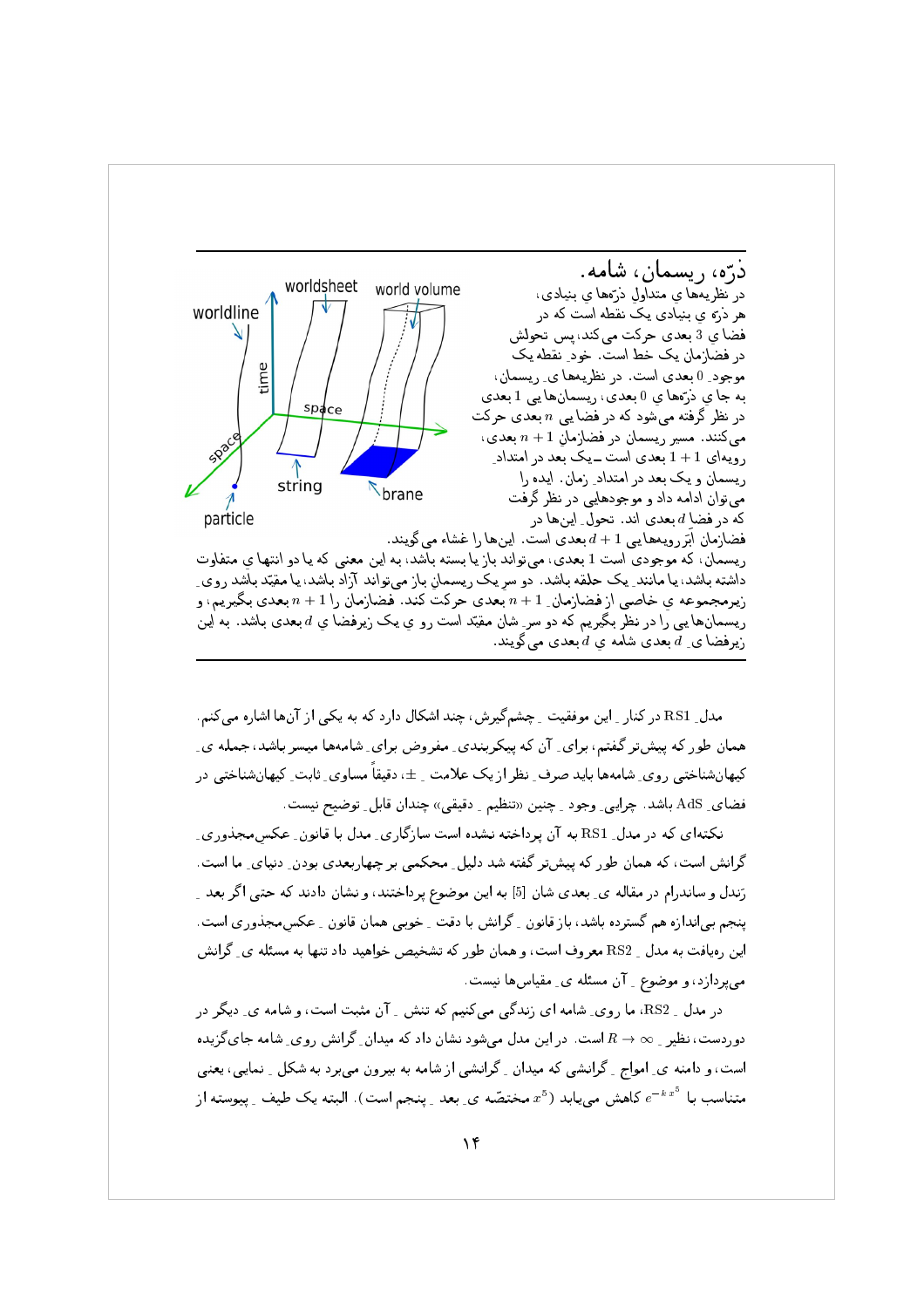رامان ساندرام میخواست فیزیک را کنار بگذارد و به اقتصاد بپردازد، که رَندل به او پیشنهاد کرد با هم روی شامهها کار کنند. دو مقاله ای که با هم نوشتند از پرارجاع ترین مقالهها ی چند سال اخير بوده است.



مُدھای ِ کالوتسا ـ کلاین ھست که قانون ِ عکس مجذوری ِ گرانش را به شکل ِ زیر اصلاح می کند.

$$
V(r) = G_N \frac{m_1 m_2}{r} \left( 1 + \frac{1}{k^2 r^2} \right).
$$
 (12)

با توجه به این که  $k\leq M_{\rm pl}$  است، نتیجه ی ِ بالا با تجربه میخواند. رهیافت ِ RS2 سرآغاز ِ مطالعه ی ِ مدلهای ِ گوناگونی شده است که در آنها گرانش روی ِ شامهها جایگزیده است [6] . در پایان چند ویژگی و تفاوت مهم ِ رِهیافتهای ِ ADD و RS را مرور می کنم.

- ۱) در مدل \_ ADD، جهان دست ِ کم شش بعدی است، اما در RS یک بعد \_ بالاتر کافی است.
- ۲) در مدل \_ ADD، جرم \_ پلانک با R يعني اندازهي ِ ابعاد \_ بالاتر متناسب است، و در نتيجه اين ابعاد نمیتوانند چندان گسترده باشند. در حالی که در مدل BS یا این بستگی به شکل تعایی است، و به سادگی می شود فرض کرد که  $R$  بسیار بسیار بزرگ است  $(R\to\infty)$ .
- مقياس ِ بنيادي در مدل ِ ADD مقياس ِ انرژي ِ الكتروضعيف، يعني EEw  $\approx 1\,{\rm TeV}$  است، اما MP در  $\mathrm{RS1}$  انرژی ِ پلانک  $\mathrm{GeV}$   $\approx 10^{19}\,\mathrm{GeV}$  است.
- ۴) در رەيافت \_ ADD مسئله ي\_ مقياسها (سلسله مراتب) بين\_ مقياسها ي\_ الكتروضعيف و یلانک حل نمیشود، بل که جای ِ خود را به مسئله ی ِ مقیاسها بین ِ دو طول ِ n mm و می دهد. اما در مدل ِ RS1 مسئله ی ِ مقیاسها به نحو مطلوبتری حل Ms می دهد. اما در مدل  $\frac{h\,c}{F_{\rm env}} \approx 10^{-19}\,{\rm m}$ مىشود.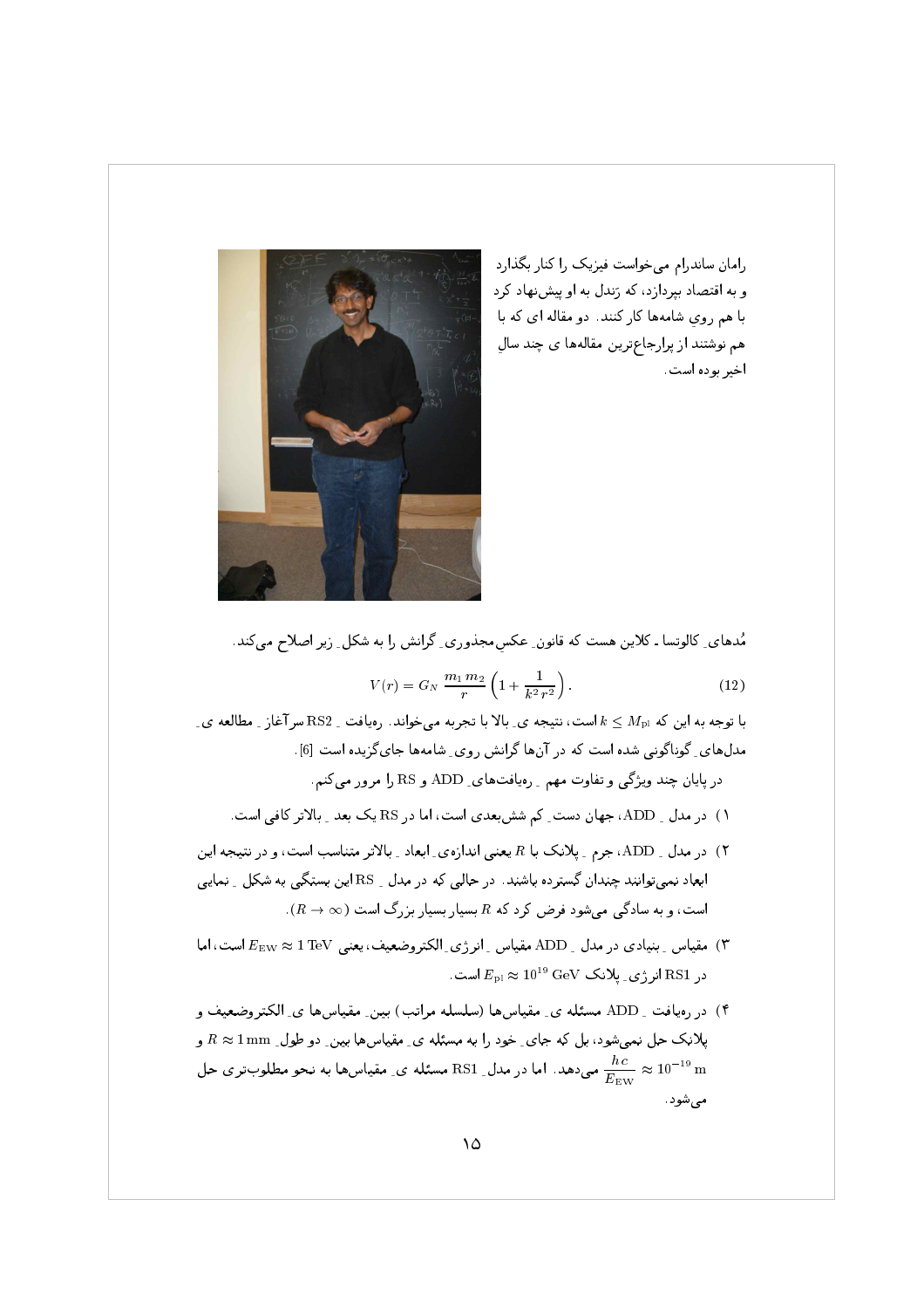- ۵) ,میافت ِ ADD با شواهد <sub>-</sub> آزمایشگاهی که درستی قانون ِ عکسمجذوری ِ گرانش را تا فاصلههایے ِ به کوچکے ، 0.1 mm تأیید کرده اند [8] می خواند، ولی مدل ِ RS1 نه . هر چند این اشکال در مدل RS2 برطرف میشود، اما در مدل ِ RS2 دوباره با مسئله ی ِ مقیاسها روبرو مے شویم.
- ٦) در مدل ِ ADD، مُدهای ِ کالوتسا ـ کلاین گسسته اند. البته با فرض ِ 1mm ≈ 1 این مُدها خیلی سبک اند و این خود یکی از اشکالات ِ مدل ِ ADD است. در مدل ِ RS2 مُدهای ِ کالوتسا ـ کلاین طيف پيوسته دارند.

در هیچ یک از این دو رهیافت که مرور کردیم، توضیحی برای ِ آن که چرا میدانهای ِ ذرات ِ بنیادی روی ِ شامه ی ِ چهاربعدی ِ ما جایگزیده اند ارائه نشده است. یادآوری میکنم که درستی ِ قانون ِ عکسِمجذوری ِ کولن تا فواصل ِ  $\frac{hc}{E_{\text{EW}}} \approx 10^{-19} \text{ m}$  به تجربه تأیید شده است. برای ِ توضیح ِ این جای گزیدگی راههایی پیشنهاد شده است. بعضی از این ایدهها در [7] مرور شده اند.

## مراجع  $\mathbf 1$

- [1] C. M. Will, Was Einstein Right? Putting General Relativity to the Test, Basic-Books (HarperCollins) 1993.
	- ترجمه ای از این کتاب به فارسی منتشر شده است: کلیفرد ویل: آیا اینشتین درست می گفت؟ آزمون نسبیت عام، سازمان چاپ و انتشارات و زارت فرهنگ و ارشاد اسلامی، تهران، ۱۳۸۳
- [2] Barry R. Parker, Search for a Supertheory: from atoms to superstrings, Plenum Press, New York, 1987.

ترجمه ای از این کتاب به فارسی منتشر شده است: باری پارکر، نظریه جهانشمول فیزیکی، نشر مرکز، تھران، ۱۳۷۴، صص ۱۹۸ تا ۲۰۰

- [3] N. Arkani-Hamed, S. Dimopoulos, G. Dvali, "The hierarchy problem and new dimensions at a millimiter", Physics Letters vol. B 429 (1998) pp. 263-272 (arXiv: hep-ph/9803315).
- [4] L. Randall, R. Sundrum, "A large mass hierarchy from a small extra Dimension", Physical Review Letters, vol. 83 (1999) pp. 3370-3373.